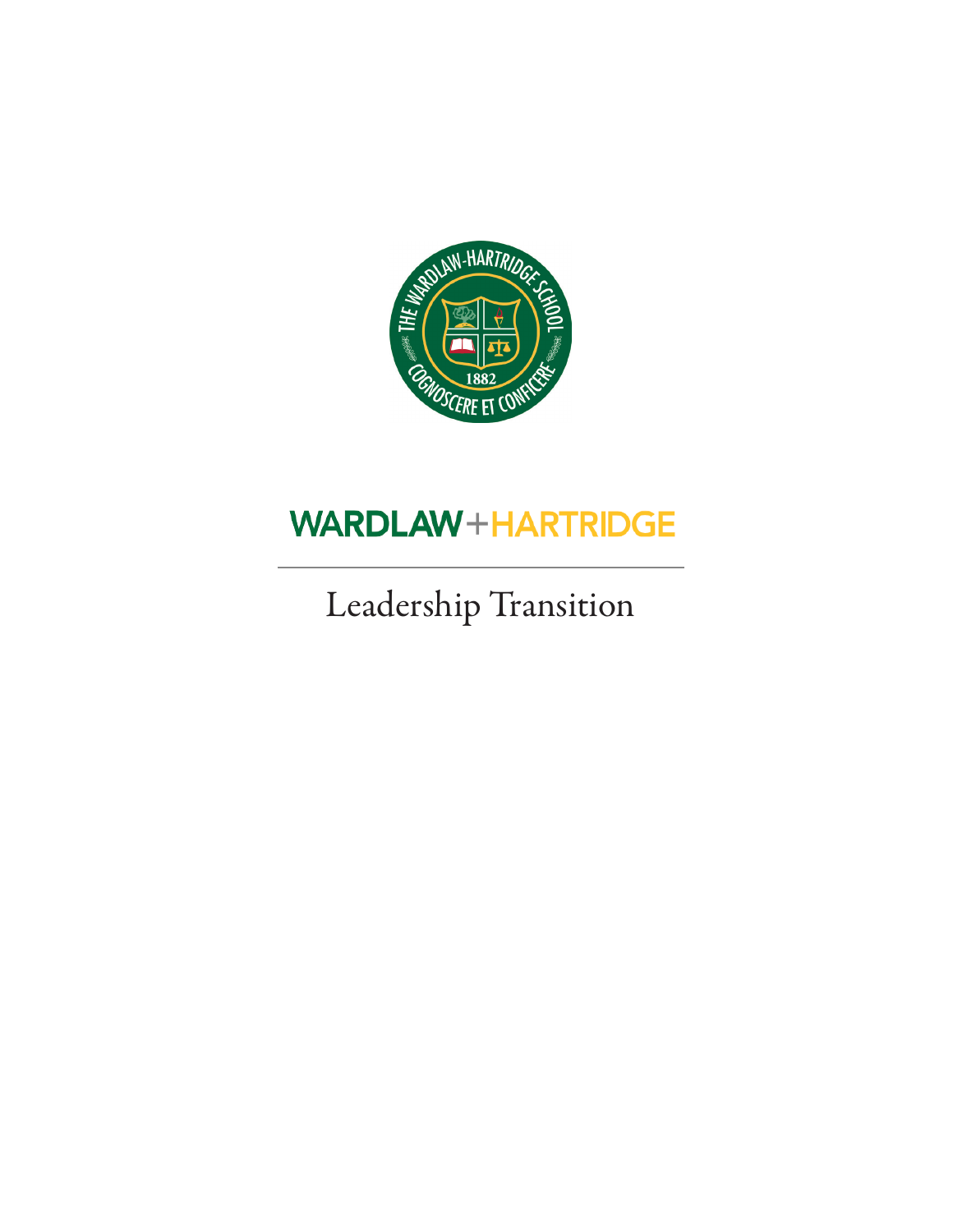Dear Wardlaw+Hartridge Community,

As we find our way into this new year, I am writing to tell you I have informed the Board of Trustees that the 2022-23 school year, my 18th as Head of School at Wardlaw+Hartridge, will be my last year at the school. My wife, Aurea, and I have discussed this decision frequently over the last several months, and it indeed marks a momentous change for us. This beautiful school has meant the world to us and has been the world in which our children grew into young adults.

I am a student of words, and I know their limitations, as they can never stand fully for the most powerful feelings they try to convey. I will not be able to put into words all that this school community has meant to me and my family. When we arrived in 2005, knowing no one here and not truly comprehending the scope of the work that would be entailed in my new position, we saw immediately the powerful sense of community at W+H that formed the bedrock strength of the school. As the school has grown and changed, preserving and enhancing that sense of community has been a top priority, and I have been privileged to work with so many who have shared that commitment. We have also maintained our focus on academic excellence, on global interconnection and diversity, and on raising students of high character. I am proud of all we have accomplished here as a school community, and after much deliberation have concluded that the time is right to seek new horizons.

Wardlaw+Hartridge remains a joyful place, even at a time of duress in our country and around the world. As I walk around campus, I take great pleasure in seeing kids learn and grow in spaces I have had the opportunity to help create, guided and inspired by people with whom I have worked for years and have helped to bring into our community. I see this vital energy every day, among students on the Lower School playground, on the fields and tennis courts, in the gymnasiums and pool, in the garden, in every classroom and library, on the stage of the Berry Performing Arts Center and in the art studios, in the AP room for lunch, and in a huge array of extracurricular activities. I see the hard work that every teacher, staff member, and administrator devotes daily to forming this metaphorical village charged with raising pioneering thinkers with the courage and character to shape the future of our world. I am proud to be a leader of such a village and more simply to be of Wardlaw+Hartridge, as a colleague, a parent, and a member of our school family. It is a true privilege to live and serve among such a wonderful group of people.

Each day, I interact with a fascinating student body, filled with creative and engaged students, and a team of dedicated colleagues, whom I admire not just as creative, talented professionals but as truly good people. I am grateful also for parents who entrust their children to us in a true partnership, and a Board of Trustees that devotes tremendous time and energy to ensure the brightest possible future for the school. I have been fortunate to work with four Board Presidents, Randy Rogers '81, Ted Osborne '71, Rob Rizzo '89, and Dr. Ayesha Sitlani, who made school leadership an enormous part of their lives with no recompense except the satisfaction of steering the school toward growth and vitality and who provided me with invaluable support and encouragement.

Much like our graduates each year, I can look back on a powerful journey of growth, and know that the lessons I have learned, and the spirit of those with whom I have learned here, will carry me forth on the next part of my journey. I will continue to learn and grow with you all, and continue to lead the school to the best of my ability through these times of challenge and opportunity until the last day of June 2023.

During that time, the school will seek and find an outstanding Head of School to bring in new perspectives and ideas, and to build upon the tremendous strengths we have all helped to establish for the school. In this last span of my tenure, I will do everything in my power to advance the school's mission and to make the W+H experience the best it can be now and long into the future. We have thrived together through great times and difficult ones, including historic economic crises and a worldwide pandemic. We are a resilient school, with a palpable commitment to its mission and core values, and my work over the next eighteen months will be to keep stoking its spirit with positive energy and patience.

Seventeen years ago, Aurea and I accepted the offer to join this community, to help shape its unique identity, build its strengths, and address its challenges. We are forever grateful for the opportunity, for the love and joy we have found here, and for the ways the school helped our children grow and become their true selves. We will now seek new opportunities to learn and grow in another community, forever informed by our experiences here. Our years here are enough to claim the coveted title of Lifer, an honor we will cherish. My partnership with all of you will remain strong through this last part of our journey together as we continue to develop the distinctive strengths of our beloved school.

With fondest regards,

Andy Webster Head of School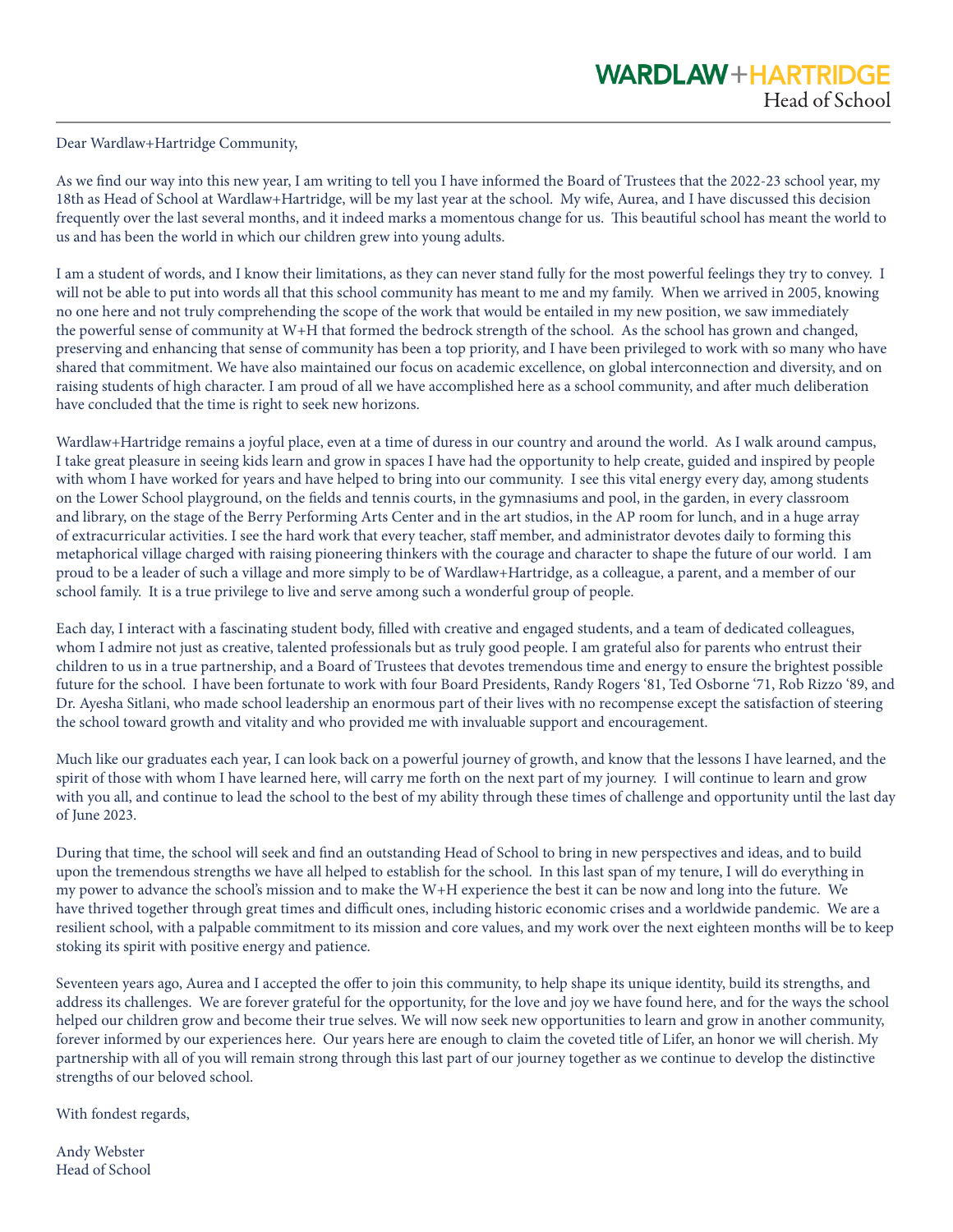Dear Wardlaw+Hartridge Community,

I hope this letter finds you and your family in good health as we begin this new year. I am writing to you with a heavy heart to let you know that Mr. Andy Webster, Head of The Wardlaw+Hartridge School, has notified the Board of Trustees of his decision to end his tenure at W+H in June 2023. Andy has had a profound and enduring impact on our community, with a long list of accomplishments. We are all fortunate to have experienced the graciousness and wisdom that Andy, and his wife Aurea, have imparted on the W+H community, and we are excited for them as they embark on their next journey, full of new opportunities.

As President of the Board of Trustees, I have had the pleasure of working closely with Andy these past two years. I have been deeply impressed by Andy's integrity of character and commitment to enhancing the student experience. On behalf of the Board and myself, I would like to express my most heartfelt gratitude to both Andy and Aurea for their dedication and service to W+H. We will miss them, as they have made an indelible impression on the fabric of our community, and as parents of five young alumni (P '13, '15, '19, '21, '21) they will forever be a part of the legacy of W+H.

During his 17 years at W+H, Andy has been laser-focused on delivering on the school's mission to prepare well-rounded students to lead and succeed in a world of global interconnection. Under Andy's leadership, the school has expanded competitive curricula offerings, service initiatives, and campus facilities in multiple areas including STEM, the performing arts, athletics, and global humanities. Andy has also introduced important steps to expand our initiatives in diversity, equity, inclusion and belonging (DEIB). The successful accreditation of W+H from the New Jersey Association of Independent Schools (NJAIS) in 2021 is a testament to Andy's dedication and commitment to strive for excellence at W+H.

Andy's calm and thoughtful style of leadership during challenging times cannot be overstated – be it a recession, an ongoing pandemic or a devastating natural disaster. Despite an unrelenting pandemic these past two years, W+H has thrived by increasing enrollment and receiving widespread recognition of the school's excellence. Through all of this, Andy has effectively managed the day-to-day operations of the school while solidifying our financial position.

We will continue to rely on Andy's leadership, experience, intellect and insight for the remainder of his term, and very much appreciate his commitment to support us during this transition as we look for a new Head of School. We are forming a search committee, co-chaired by me (P '25), and my colleague Dan Schildge (P '15, '17, '20), also a member of the Board of Trustees. We will be hiring an executive search firm to support us in identifying and selecting an outstanding successor and will be engaging the broader W+H community including parents, faculty and staff, alumni, and students to assist with our search. We are fortunate to be able to conduct this search with the support of a dedicated Board of Trustees, in collaboration with the W+H community. We will be providing regular updates and keeping the community apprised of progress with the search process through the school's website.

As we look forward, it is important to recognize that W+H is positioned for continued success and finding a new leader presents us with a wonderful opportunity to celebrate and reaffirm the mission and values of our school. I am looking forward to collaborating with the W+H community to build on our strong foundation as we find the next leader for our school.

Sincerely,

Dr. Ayesha Sitlani, P '25 President, W+H School, Board of Trustees